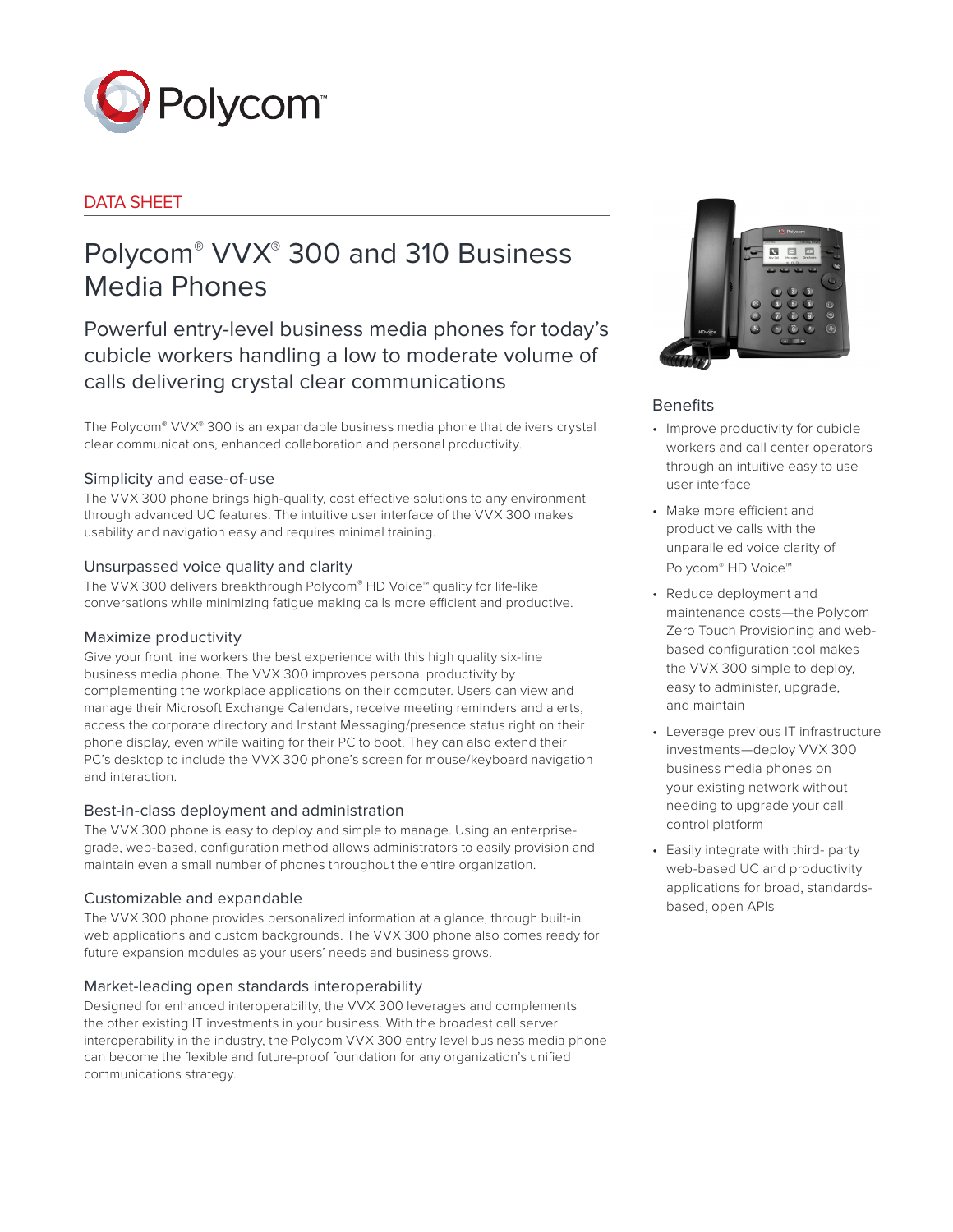# Polycom VVX 300 specifications

## User interface features

- Backlit 8-level Grayscale graphical LCD (208 x 104) resolution
- Voicemail support<sup>2</sup>
- WebKit-based Browser
- Adjustable base height
- Unicode UTF-8 character support. Multilingual user interface including Chinese, Danish, Dutch, English (Canada/ US/UK), French, German, Italian, Japanese, Korean, Norwegian, Polish, Portuguese, Russian, Slovenian, Spanish, and Swedish

## Audio features

- Polycom HD Voice technology delivers life-like voice quality for each audio pathhandset, the hands-free speakerphone, and the optional headset<sup>1</sup>
- Polycom® Acoustic Clarity™ technology providing full-duplex conversations, acoustic echo cancellation and background noise suppression
- Type 1 compliant (IEEE 1329 full duplex)
- Frequency response 150 Hz 7 kHz for handset, optional headset and handsfree speakerphone modes
- Codecs: G.711 (A-law and μ-law), G.729AB, G.722, G.722.1, iLBC
- Individual volume settings with visual feedback for each audio path
- Voice activity detection
- Comfort noise generation
- DTMF tone generation (RFC 2833 and in-band)
- Low-delay audio packet transmission
- Adaptive jitter buffers
- Packet loss concealment

## Headset and handset compatibility

- Dedicated RJ-9 headset port
- Hearing aid compatibility to ITU-T P.370 and TIA 504A standards
- Compliant with ADA Section 508 Subpart B 1194.23 (all)
- Hearing aid compatible (HAC) handset for magnetic coupling to hearing aids
- Compatible with commercially-available TTY adapter equipment

## Call handling features<sup>2</sup>

- 6 lines (programmable line keys)
- Shared call/bridged line appearance
- Busy Lamp Field (BLF)
- Flexible line appearance (one or more line keys can be assigned for each line extension)
- Distinctive incoming call treatment/

call waiting

- Call timer and call waiting
- Call transfer, hold, divert (forward), pickup
- Called, calling, connected party information
- Local three-way audio conferencing
- One-touch speed dial, redial
- Remote missed call notification
- Do not disturb function
- Electronic hook switch capable
- Local configurable digit map/dial plan

## Open application platform

- WebKit enabled full browser that supports HTML5, CSS, SSL security, and JavaScript
- Supports Polycom Apps SDK and API for third-party business and personal applications
- Bundled with Polycom UC Software:
- Corporate Directory Access using LDAP Visual Conference Management

## Network and provisioning

## • SIP Protocol Support

- SDP
- IETF SIP (RFC 3261 and companion RFCs)
- Two-port Ethernet switch
- 10/100Base-TX across LAN and PC ports (VVX 300)
- 1000Base-TX available on VVX 310
- Conforms to IEEE802.3-2005 (Clause 40) for Physical Media Attachment
- Conforms to IEEE802.3-2002 (Clause 28) for link Partner Auto-Negotiation
- Manual or dynamic host configuration protocol (DHCP) network setup
- Time and date synchronization using SNTP
- FTP/TFTP/HTTP/HTTPS server-based central provisioning for mass deployments
- Provisioning and call server redundancy supported<sup>2</sup>
- QoS Support IEEE 802.1p/Q tagging (VLAN), Layer 3 TOS, and DHCP
- VLAN CDP, DHCP VLAN discovery, LLDP-MED for VLAN discovery
	- Network Address Translation (NAT) support for static configuration and "Keep-Alive" SIP signaling
- RTCP and RTP support
- Event logging
- Syslog
- Hardware diagnostics
- Status and statistics reporting
- $\cdot$  IPv4
- TCP

## • UDP

• DNS-SRV

## Security

- 802.1X Authentication and EAPOL Media encryption via SRTP
- Transport Layer Security (TLS)
- Encrypted configuration files
- Digest authentication
- Password login
- Support for URL syntax with password for boot server address
- HTTPS secure provisioning
- Support for signed software executables

## Power

- Built-in auto sensing IEEE 802.3 af Power over Ethernet (Class 2)
- External Universal AC Adapter (optional), 48VDC; 12W

## Approvals

- FCC Part 15 (CFR 47) Class B
- ICES-003 Class B
- EN55022 Class B
- CISPR22 Class B
- VCCI Class B
- EN55024
- EN61000-3-2; EN61000-3-3

• CAN/CSA C22.2 No 60950-1

- NZ Telepermit
- Korea KC<sup>3</sup>
- UAE TRA
- Russia GOST-R<sup>3</sup>
- Brazil ANATEL<sup>3</sup>

• UL 60950-1 • CE Mark

• EN 60950-1 • IEC 60950-1 • AS/NZS 60950-1 • ICASA (add) • CITC (add)

 $\bullet$  Australia A & C Tick

## Safety